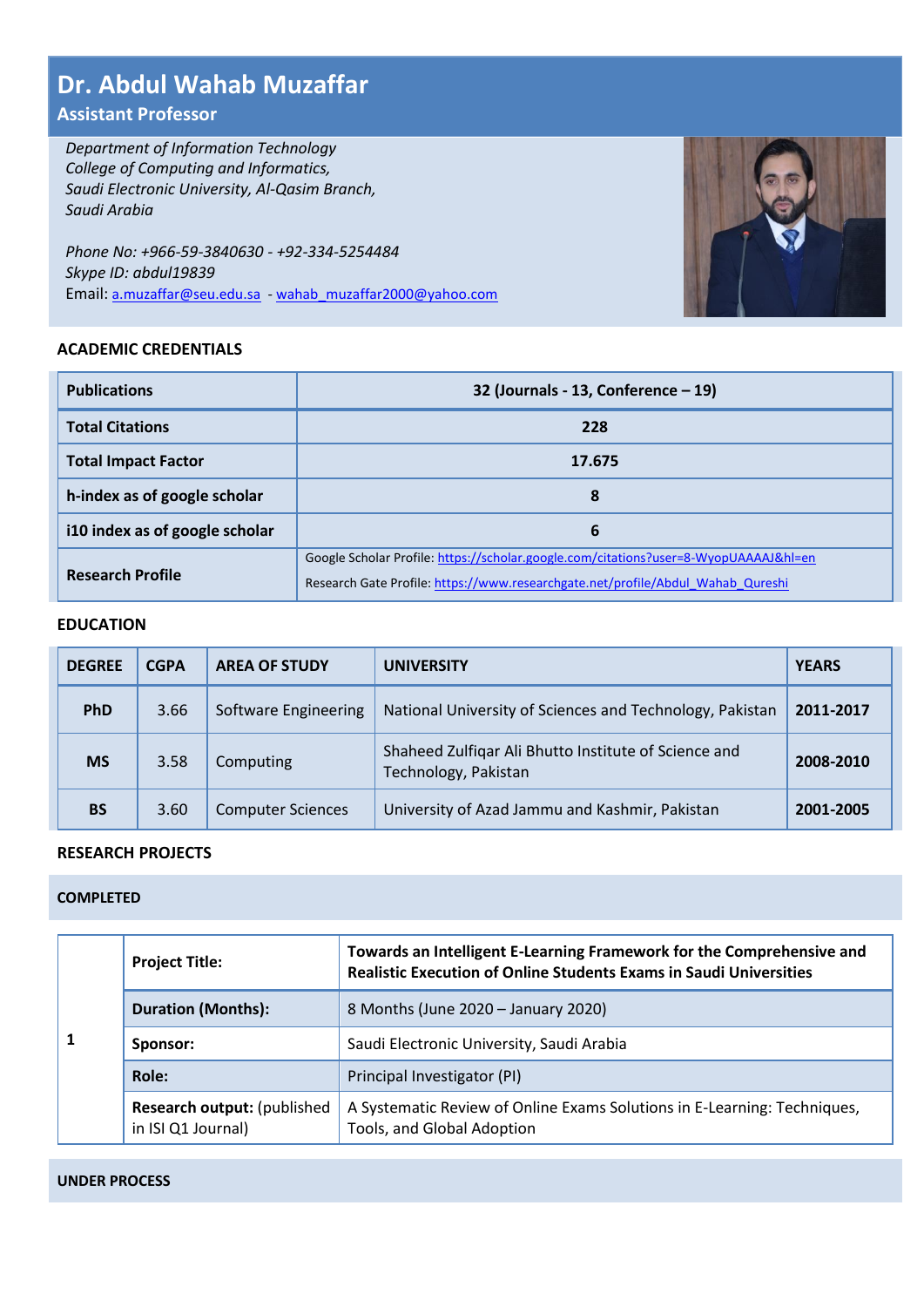| <b>Project Title:</b>     | An Open source Online Examination System to Meet the Integrity Demands<br>of e-learning in Saudi Arabia |
|---------------------------|---------------------------------------------------------------------------------------------------------|
| <b>Duration (Months):</b> | 12 Months (April 2021 – March 2022)                                                                     |
| Sponsor:                  | Saudi Electronic University, Saudi Arabia                                                               |
| Role:                     | Principal Investigator (PI)                                                                             |
| <b>Research output:</b>   |                                                                                                         |

| <b>Project Title:</b>     | <b>Smart City Surveillance: A Game Changing Mission to Counter Terrorism</b> |
|---------------------------|------------------------------------------------------------------------------|
| <b>Duration (Months):</b> | 12 Months (April 2021 – March 2022)                                          |
| Sponsor:                  | Saudi Electronic University, Saudi Arabia                                    |
| Role:                     | Co-PI                                                                        |
| <b>Research output:</b>   |                                                                              |

|   | <b>Project Title:</b>     | <b>Smart Community Engagement Blueprint for Riyadh</b> |
|---|---------------------------|--------------------------------------------------------|
|   | <b>Duration (Months):</b> | 7 Months (April 2021 - October 2021)                   |
| 3 | Sponsor:                  | Saudi Electronic University, Saudi Arabia              |
|   | Role:                     | Co-PI                                                  |
|   | <b>Research output:</b>   |                                                        |

# **TEACHING EXPERIENCE**

| <b>DESIGNATION</b>                                                                                                                                        | <b>INSTITUTE</b>                                                                   | <b>DURATION</b>             |
|-----------------------------------------------------------------------------------------------------------------------------------------------------------|------------------------------------------------------------------------------------|-----------------------------|
| <b>ASSISTANT PROFESSOR</b>                                                                                                                                | Department of Information Technology, Saudi Electronic<br>University, AlQassim KSA | August 2018 - To Date       |
| College of Electrical and Mechanical Engineering,<br>National University of Sciences and Technology,<br><b>ASSISTANT PROFESSOR</b><br>Islamabad, Pakistan |                                                                                    | February 2018 - August 2018 |

# **COURSES TAUGHT**

| <b>COURSE NAME</b>                    | <b>SEMESTER</b>                                    |  |
|---------------------------------------|----------------------------------------------------|--|
| <b>Database Management Systems</b>    | (Spring 2019, Spring 2020, Fall 2020, Spring 2021) |  |
| <b>Computer Programming - I</b>       | (Spring 2019, Spring 2020, Fall 2020, Spring 2021) |  |
| Introduction to IT and IS             | (Fall 2018)                                        |  |
| <b>Computer Organization</b>          | (Fall 2018, Spring 2019, Spring 2020, Fall 2020)   |  |
| <b>System Integration</b>             | (Fall 2018)                                        |  |
| <b>Multimedia Systems Development</b> | (Fall 2018)                                        |  |
| <b>Software Engineering</b>           | (Spring 2018, Fall 2019)                           |  |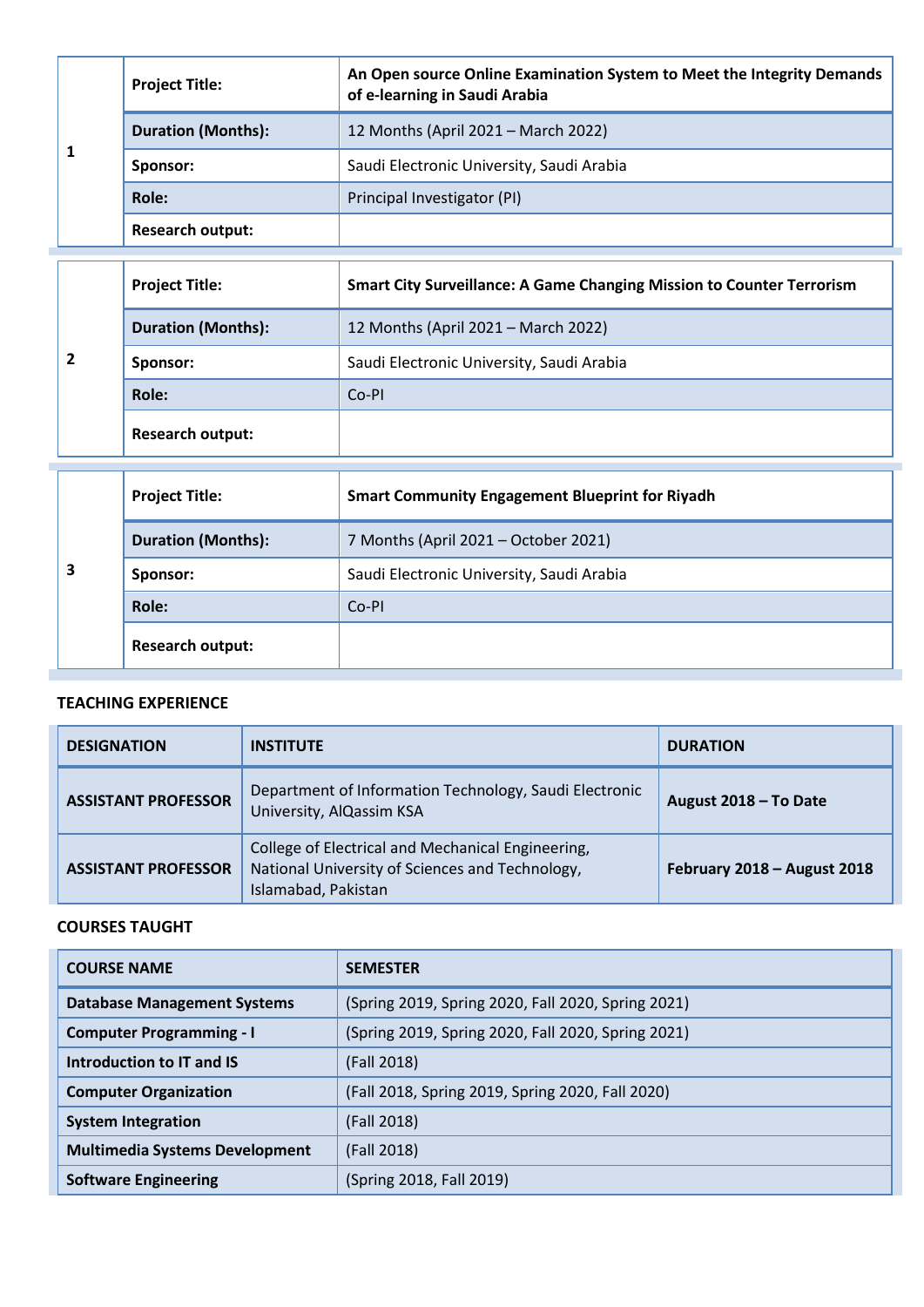| <b>Database Engineering</b>     | (Spring 2018) |  |
|---------------------------------|---------------|--|
| <b>IT Security and Policies</b> | (Spring 2021) |  |

# **PROFESSIONAL EXPERIENCE**

# **DESIGNATION: MANAGER SOFTWARE**

# **Duration: September 2014 – January 2017**

**Organization:** College of Electrical and Mechanical Engineering, National University of Sciences and Technology

#### **Manager Software Responsibilities:**

- **Management of Software Development and Maintenance Teams**
	- o Management of People Soft Campus Management Solution (CMS)
	- o Task Assignment to Software Development and Software Support Teams
	- o Monitoring Progress of the team Members and Undergoing Projects
	- o Coaching and Mentoring Team Members
	- o Attend Meetings and Training Workshops
	- o Communicate with Other Departments

# **DESIGNATION: ORACLE DATABASE ADMINISTRATOR (DBA)**

#### **Duration: August 2010 – August 2014**

**Organization:** College of Electrical and Mechanical Engineering, National University of Sciences and Technology

#### **Database Administrator Responsibilities:**

- **Administering the Database:** User administration, Backup, Recovery, Performance Tuning, Hardware and Software maintenance
- **Educating Users:** Training of users on newly deployed systems
- **Establishing Database Procedures and Standards**
- **Assisting in Database Design**

# **RESEARCH PUBLICATIONS**

#### **Journal Publications**

- 1. Mehreen Khan, Farooque Azam, Muhammad Rashid, Fatima Samea, Muhammad Waseem Anwar, **Abdul Wahab Muzaffar** and Wasi Haider Butt, "[A Retargetable Model-Driven Framework for the Development of Mobile User Interfaces](https://scholar.google.com/citations?view_op=view_citation&hl=en&user=8-WyopUAAAAJ&sortby=pubdate&citation_for_view=8-WyopUAAAAJ:_kc_bZDykSQC)", **Journal of Circuits, Systems and Computers**, https://doi.org/10.1142/S0218126622500189. **ISI Impact Factor 1.333**
- 2. A. Rahim, Y. Rasheed, F. Azam, M. W. Anwar, M. A. Rahim and **A. W. Muzaffar**, "An Integrated Machine Learning Framework for Effective Prediction of Cardiovascular Diseases," in *IEEE Access*, vol. 9, pp. 106575-106588, 2021, Digital Object Identifier 10.1109/ACCESS.2021.3098688. **ISI Impact Factor 3.367**
- 3. **Abdul Wahab Muzaffar** et.al, "A Systematic Review of Online Exams Solutions in E-learning: Techniques, Tools and Global Adoption" in *IEEE Access*, vol. 9, pp. 32689-32712, 2021, doi: 10.1109/ACCESS.2021.3060192. **ISI Impact Factor 3.745**
- 4. Hanny Tufail, Farooque Azam, Muhammad Waseem Anwar, Muhammad Nouman Zafar, **Abdul Wahab Muzaffar** and Wasi Haider Butt, "A Model-Driven Alarms Framework (MAF) With Mobile Clients Support for Wide-Ranging Industrial Control Systems," in **IEEE Access**, vol. 8, pp. 174279-174304, 2020, doi: 10.1109/ACCESS.2020.3025933. **ISI Impact Factor 3.745**
- 5. Samea F, Azam F, Rashid M, Anwar MW, Haider Butt W, **Abdul Wahab Muzaffar** (2020) A model-driven framework for data-driven applications in serverless cloud computing. **PLOS ONE** 15(8): e0237317. [https://doi.org/10.1371/journal.pone.0237317.](https://doi.org/10.1371/journal.pone.0237317) **ISI Impact Factor 2.740**
- 6. Ayesha Tariq, Farooque Azam, Muhammad Waseem Anwar, Tayyba Zahoor and **Abdul Wahab Muzaffar**, "Recent Trends in Underwater Wireless Sensor Networks (UWSNs) – A Systematic Literature Review", **Programming and Computer Software Journal**, 2020 **ISI Impact Factor 0.75**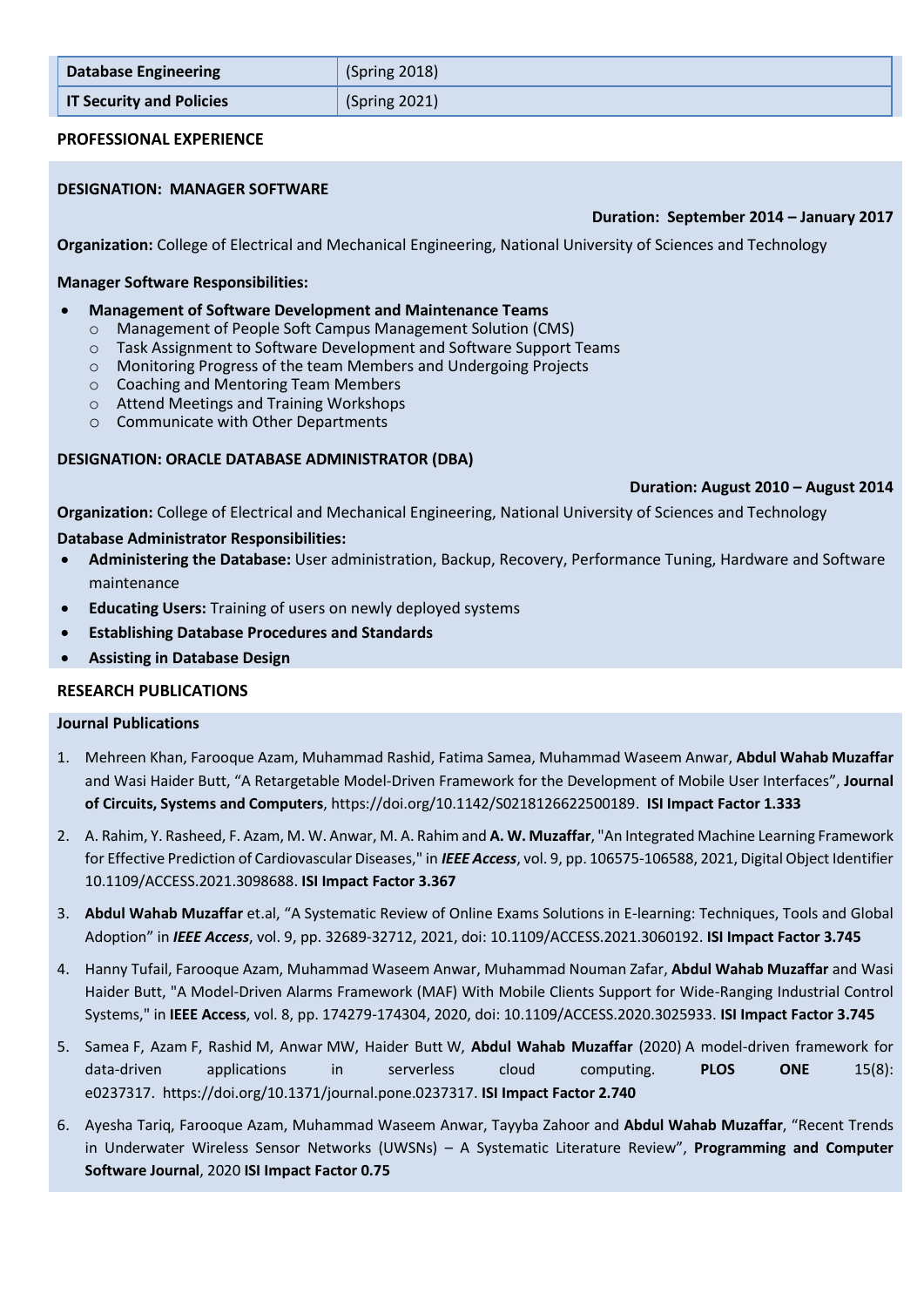- 7. **Abdul Wahab Muzaffar**, Farooque Azam, Usman Qamar," A Relation Extraction Framework for Biomedical Text Using Hybrid Feature Set", **Computational and Mathematical Methods in Medicine** Volume 2015 (2015), Article ID 910423, 12 pages http://dx.doi.org/10.1155/2015/910423. **ISI Impact Factor 0.766**
- 8. Hina Anwar, Usman Qamar, and **Abdul Wahab Muzaffar** Qureshi, "Global Optimization Ensemble Model for Classification Methods," **The Scientific World Journal**, vol. 2014, Article ID 313164, 9 pages, 2014. doi:10.1155/2014/313164. **ISI Impact Factor 1.219**
- 9. Nouman, Farooque Azam, **Abdul Wahab Muzaffar**,"Ranking in Web Services Discovery with User Preferences", International Journal of Computer Science and Information Security, Pittsburgh, PA, USA (ISSN 1947 5500).
- 10. Sidra Ashraf Khan, **Abdul Wahab Muzaffar**, Dr. Farooque Azam," A Review of Data Mining Techniques for Privacy in Mobility Data", International Journal of Soft Computing and Software Engineering [JSCSE], Vol. 3, No. 1, pp. 12-28, 2013. Available at: https://arxiv.org/submit/925596/view
- 11. Iqra Basharat, Farooque Azam, **Abdul Wahab Muzaffar**, "Database Security and Encryption: A Survey Study", International Journal of Computer Applications June 2012. Published by Foundation of Computer Science, New York, USA, No.12 Volume 47, PP 28-34, June 2012.
- 12. **Abdul Wahab Muzaffar**, Farooque Azam, Hina Anwar and Ali Saeed Khan, "Usability Aspects in Pervasive Computing: Needs and Challenges" International Journal of Computer Applications October 2011. Published by Foundation of Computer Science, New York, USA, No.10 Volume 32, PP18-24, October 2011.
- 13. Madiha Waris, Farooque Azam, **Abdul Wahab Muzaffar**," A Survey of Issues in Multimedia Databases", International Journal of Computer Applications May 2012. Published by Foundation of Computer Science, New York, USA, No.07 Volume 46, PP 01-09, May 2011.

# **Conference Publications**

- 1. Sardar Zafar, Hina Gull, **Abdul Wahab**, A new friends sort algorithm 2009 2nd **IEEE** International Conference on Computer Science and Information Technology **IEEE** 978-1-4244-4519-6, PP326-329, 08-August 2009.
- 2. Muhammad Usman, **Abdul Wahab**, Abdul Rauf," Enterprise Content Management (ECM): Needs, challenges and recommendations", 2009 2nd **IEEE** International Conference on Computer Science and Information Technology, 978-1- 4244-4519-6 pp 283-289, 08-August 2009.
- 3. **Abdul Wahab Muzaffar**, Naveed Riaz, Juwaria Shafiq and Wasi Haider Butt, "Relative Split and Concatenate Sort (RSCS-V1), 2011 International Conference on Information and Computer Applications (ICICA 2011),18-20 Mar 2011, Dubai, UAE.
- 4. **Abdul Wahab Muzaffar**, Hina Anwar, Farooque Azam, "Relative Split and Concatenate Sort V2(RSCS-V2), 2012 4TH International Conference on Computer Engineering and Technology (ICCET 2012), 27-28 May 2012, Phuket, Thailand.
- 5. Bureera Sabir, **Abdul Wahab Muzaffar** and Dr Usman Qamar, "Ontology Development and Evaluation for Urinal Tract Infection", 2014 **IEEE** International Symposium Series on Computational Intelligence (SSCI 2014), December 9-12, 2014, Orlando Florida, USA.
- 6. Muhammad Latif, Dr Usman Qamar and **Abdul Wahab Muzaffar**, "Content-Specific Unigrams and Syntactical Phrases to Enhance SentiWordNet based Sentiment Classification", 7th International Conference on Machine Learning and Computing (ICMLC 2015), March 19-20, 2015 / Florence, Italy.
- 7. Muhammad Ashraf Khan Niazi, **Abdul Wahab Muzaffar**, Muhammad Latif, Usman Qamar, "Signature Automation of UMLS Concepts: An Un-Supervised Named Entity Recognition Framework for Classification of DNA and RNA in Biological Text", **IEEE**, Science and Information Conference (SAI), 2015.
- 8. **Abdul Wahab Muzaffar**, Farooque Azam, Usman Qamar, Muhammad Latif, Shumyla Rasheed Mir," A Hybrid Approach to Extract and Classify Relation from Biomedical Text", The 2015 International Conference on Information and Knowledge Engineering, Las Vegas USA.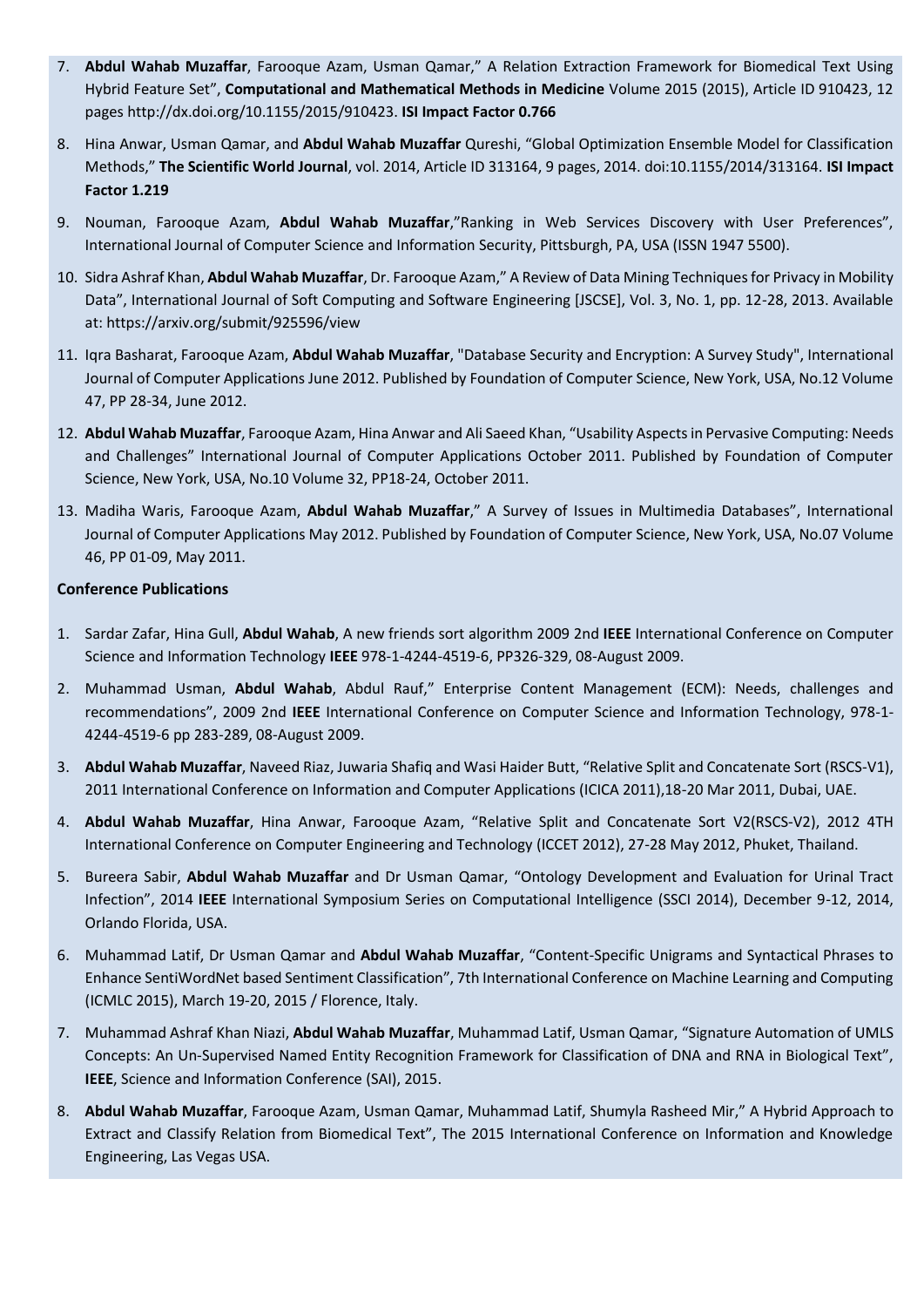- 9. Syed Hasnain Ali, Madiha Guftar, **Abdul Wahab Muzaffar**, Usman Qamar, "A Feature Reduction Framework based on Rough Set for Bio Medical Data Sets", **IEEE**, SAI Intelligent Systems Conference (IntelliSys), 2015.
- 10. Samiullah Khan, Usman Qamar, **Abdul Wahab Muzaffar**, "A Framework for Evaluation of OWL Biomedical Ontologies based on Properties Coverage", 13th **IEEE** International Conference on Frontiers of Information Technology (FIT'15), At Islamabad, Pakistan.
- 11. **Abdul Wahab Muzaffar**, Shumyla Rasheed Mir, Muhammad Latif, Wasi Haider Butt and Farooque Azam, "Software Architecture of a Mobile Robot", **IEEE** 2015 International Conference on Computational Science and Computational Intelligence (CSCI), December 7-9, 2015, Las Vegas, USA.
- 12. A.B.N Alvi, Usman Qamar, **Abdul Wahab Muzaffar** and Wasi Haider, "A Novel Hybrid Classifiers based Model for mining in Neuro-imaging", **ACM** Conference on Internet of things and Cloud Computing (ICC 2016), At Cambridge, United Kingdom.
- 13. Andleeb Shehnaz, Usman Qamar, **Abdul Wahab Muzaffar**, "Building a core biomedical knowledge base", **IEEE** BigDataService 2016, At Oxford, UK.
- 14. Syed Hasnain Ali and **Abdul Wahab Muzaffar**, "Majority Based Ensemble Framework for Feature Selection Using Rough Set", **IEEE** 2016 International Conference on Computational Science and Computational Intelligence (CSCI), December 15- 17, 2016, Las Vegas, USA.
- 15. Aamina Iqtadar, **Abdul Wahab Muzaffar**, Usman Qamar, Saad Rehman," A Biomedical Ontology on Genetic Disease", **ACM** Conference on Internet of things and Cloud Computing (ICC 2017), At Cambridge, United Kingdom.
- **16. Abdul Wahab Muzaffar,** Shumyla Rashheed Mir, Muhammad Waseem Anwar and Adeela Ashraf," Application of Model Driven Engineering in Cloud Computing – A Systematic Literature Review", **ACM** Conference on Internet of things and Cloud Computing (ICC 2017), At Cambridge, United Kingdom.
- 17. Kinza Zahra, Farooque Azam, Fauqia Ilyas and **Abdul Wahab Muzaffar**, "Model-Driven Approaches for Software Product Lines: A Systematic Literature Review", Circulation in Computer Science, Published in ICECIT 2017, February 2018.
- 18. Bureera Sabir, Nabila Perveen, **Abdul Wahab Muzaffar** and Shumyla Rasheed Mir, "Mobile Commerce Applications, their Data Storage and Retrieval in Wireless Network", Circulation in Computer Science, Published in ICECIT 2017, February 2018.
- **19.** Bureera Sabir, Nabila Perveen, Usman Qamar and **Abdul Wahab Muzaffar**, "Impact Analysis on Evolution Patterns of Service Oriented Systems", Circulation in Computer Science, Published in ICECIT 2017, February 2018.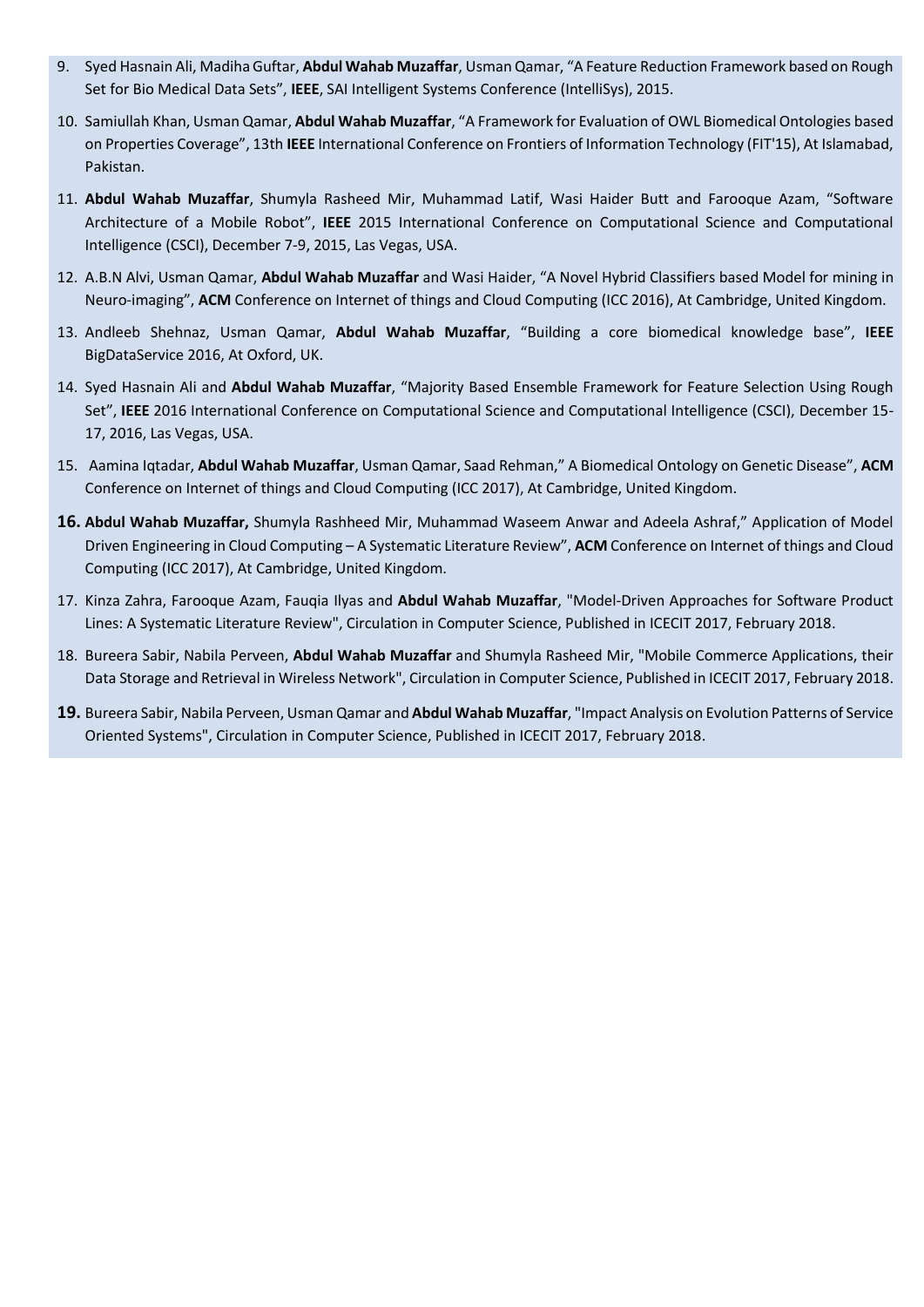# **THESIS SUPERVISED**

| <b>STUDENT NAME</b>                                                    | <b>UNIVERSITY</b>       | <b>DFTAIL</b>                                                                                                                                                                                                                                                                                    |  |
|------------------------------------------------------------------------|-------------------------|--------------------------------------------------------------------------------------------------------------------------------------------------------------------------------------------------------------------------------------------------------------------------------------------------|--|
| Aamna Iqtidar<br>(MS-Software Engineering)<br>2016                     | <b>NUST</b><br>Pakistan | Supervisor: Dr Usman Qamar<br>Co-Supervisor: Dr Abdul Wahab Muzaffar<br>Thesis title: Building A Biomedical Ontology on Genetic Disease<br><b>Publications: 1 (Conference paper)</b>                                                                                                             |  |
| <b>Muhammad Ashraf Khan Niazi</b><br>(MS-Software Engineering)<br>2015 | <b>NUST</b><br>Pakistan | <b>Supervisor: Dr Usman Qamar</b><br>Co-Supervisor: Dr Abdul Wahab Muzaffar<br>Thesis title: Signature Automation of UMLS Concepts: An Un-<br>Supervised Named Entity Recognition Framework for Classification of<br>DNA and RNA in Biological Text<br><b>Publications: 1 (Conference paper)</b> |  |
| <b>Muhammad Latif</b><br>(MS-Software Engineering)<br>2016             | <b>NUST</b><br>Pakistan | Supervisor: Dr Usman Qamar<br>Co-Supervisor: Dr Abdul Wahab Muzaffar<br>Thesis title: Content-Specific Unigrams and Syntactic Phrases to<br>Enhance SentiWordNet based Sentiment Classification<br><b>Publications: 1 (Conference paper)</b>                                                     |  |
| <b>Bureera Sabir</b><br>(MS-Software Engineering)<br>2014              | <b>NUST</b><br>Pakistan | Supervisor: Dr Usman Qamar<br>Co-Supervisor: Dr Abdul Wahab Muzaffar<br>Thesis title: Ontology Development and Evaluation for Urinal Tract<br>Infection<br><b>Publications: 1 (Conference paper)</b>                                                                                             |  |

# **ACADEMIC SUPPORT ACTIVITIES**

| <b>ACTIVITY</b>                                                                                                                                                     | <b>DURATION</b>               |
|---------------------------------------------------------------------------------------------------------------------------------------------------------------------|-------------------------------|
| Course Coordinator (IT Security and Policies)<br>Department of Information Technology, Saudi Electronic University                                                  | Spring 2021                   |
| Course Coordinator (Database Management Systems)<br>Department of Information Technology, Saudi Electronic University                                               | <b>Spring 2020, Fall 2020</b> |
| Course Coordinator (Software Engineering)<br>Department of Information Technology, Saudi Electronic University                                                      | <b>Fall 2019</b>              |
| Member of Curriculum Design Committee<br>Department of Computer & Software Engineering, College of E&ME,<br>National University of Science and Technology, Pakistan | Feb 2017 - August 2018        |
| Head Web Portal Management Committee<br>College of E&ME, National University of Science and Technology, Pakistan                                                    | Sep 2014 - August 2018        |
| <b>Coordinator Campus Management Solution</b><br>College of E&ME, National University of Science and Technology, Pakistan                                           | Sep 2014 - August 2018        |

# **HONORS & AWARDS**

| <b>Title</b>                                                                                                           | <b>Dates</b>        |
|------------------------------------------------------------------------------------------------------------------------|---------------------|
| University Full Fee Waiver Ph.D. in Software Engineering<br>Awarded by: National University of Sciences and Technology | Feb 2011 - Feb 2017 |
| Silver Medal $-2nd$ Position Holder<br>Awarded by: University of Azad Jammu and Kashmir                                | 2006                |